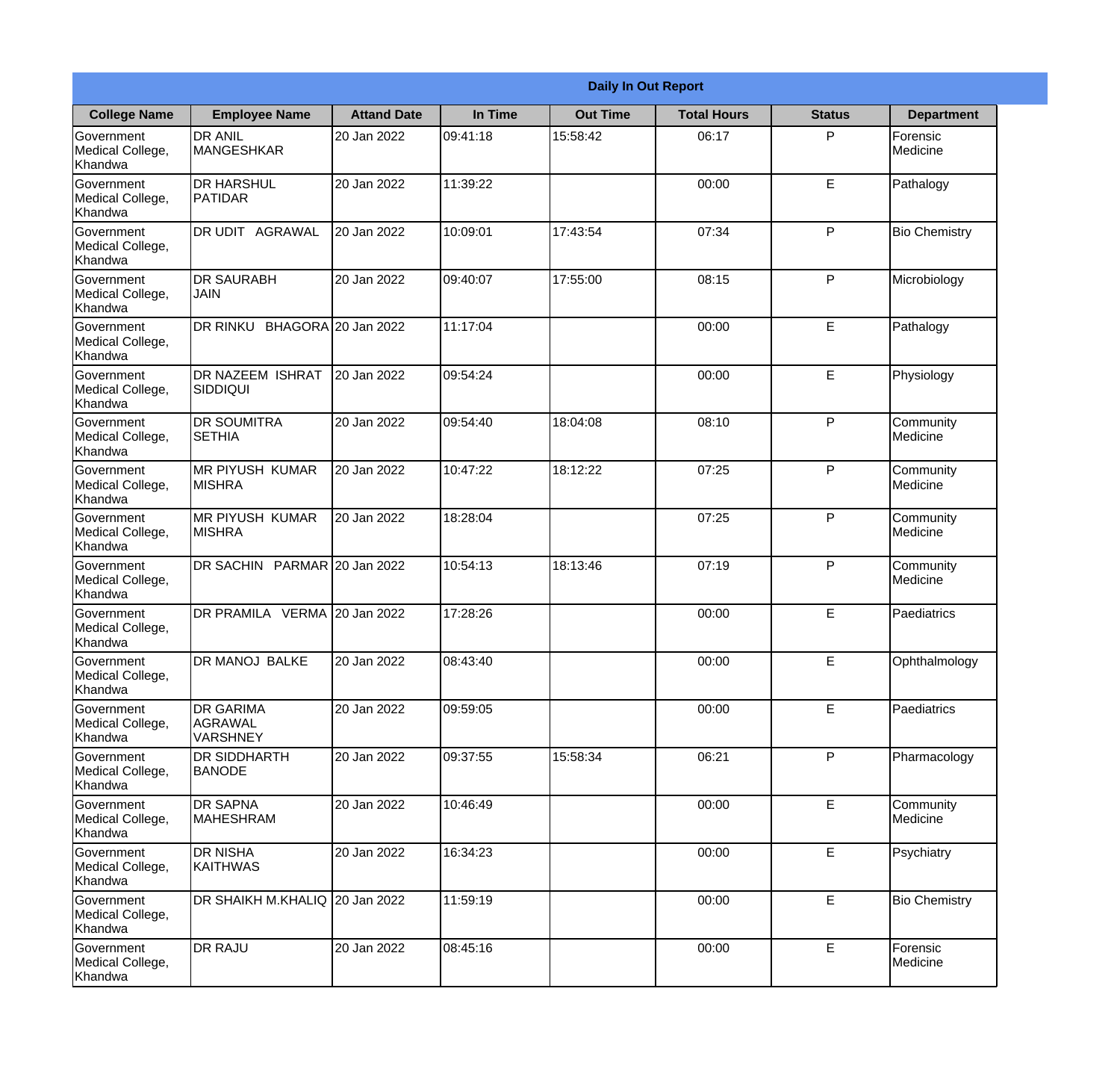| <b>Designation</b>                  | <b>Category</b>     |
|-------------------------------------|---------------------|
| Assistant Professor   Para Clinical |                     |
| Assistant Professor   Para Clinical |                     |
| Associate Professor Non Clinical    |                     |
| Associate Professor Para Clinical   |                     |
| <b>Assistant Professor</b>          | Para Clinical       |
| Professor                           | <b>Non Clinical</b> |
| Assistant Professor   Para Clinical |                     |
| Statistician                        | Para Clinical       |
| Statistician                        | Para Clinical       |
| <b>Assistant Professor</b>          | Para Clinical       |
| Professor                           | Clinical            |
| Assistant Professor Clinical        |                     |
| Associate Professor Clinical        |                     |
| Associate Professor Para Clinical   |                     |
| Associate Professor Para Clinical   |                     |
| <b>Assistant Professor</b>          | Clinical            |
| Professor                           | Non Clinical        |
| Demonstrator/Tutor   Para Clinical  |                     |

## **Daily In Out Report**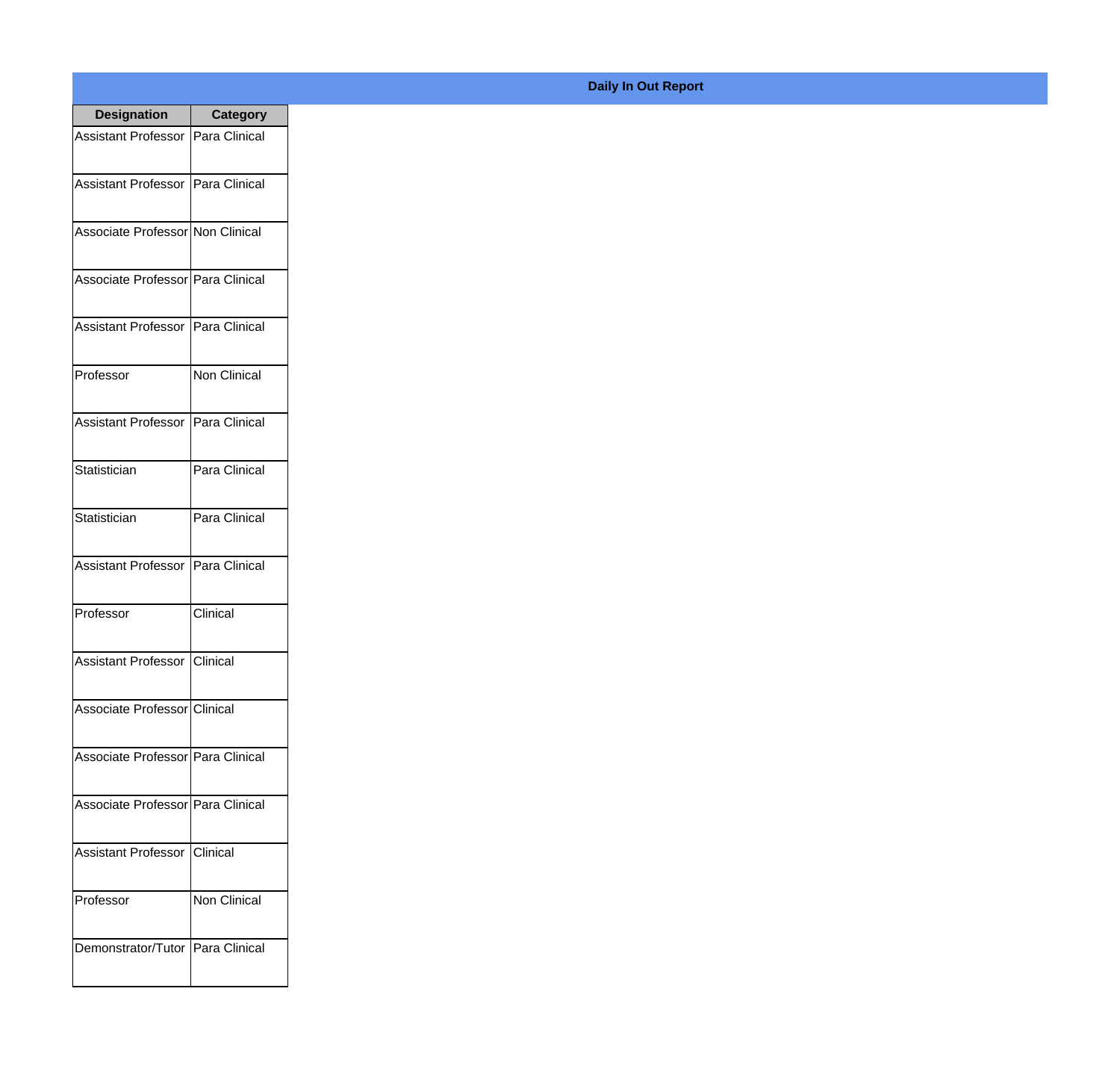|                                                   |                                             |             |          | <b>Daily In Out Report</b> |       |   |                                        |
|---------------------------------------------------|---------------------------------------------|-------------|----------|----------------------------|-------|---|----------------------------------------|
| <b>Government</b><br>Medical College,<br>Khandwa  | <b>DR ASHOK</b><br><b>I</b> BHAUSAHEB NAJAN | 20 Jan 2022 | 10:30:21 | 15:58:52                   | 05:28 | P | Forensic<br>Medicine                   |
| <b>Government</b><br>Medical College,<br>lKhandwa | <b>IDR PRIYESH</b><br>IMARSKOLE             | 20 Jan 2022 | 10:37:26 | 18:10:21                   | 07:33 | P | Community<br>Medicine                  |
| <b>Sovernment</b><br>Medical College,<br> Khandwa | <b>IDR SANGEETA</b><br>ICHINCHOLE           | 20 Jan 2022 | 10:44:36 |                            | 00:00 | E | Physiology                             |
| <b>Government</b><br>Medical College,<br>Khandwa  | IDR NISHA MANDLOI<br>IPANWAR                | 20 Jan 2022 | 11:09:47 | 15:47:54                   | 04:38 | P | <b>Obstetrics &amp;</b><br>Gynaecology |
| <b>Government</b><br>Medical College,<br>Khandwa  | <b>DR PURTI AGARWAL</b><br> SAINI           | 20 Jan 2022 | 10:42:09 | 16:34:31                   | 05:52 | P | Pathalogy                              |
| Government<br>Medical College,<br>Khandwa         | <b>IDR YASHPAL RAY</b>                      | 20 Jan 2022 | 11:35:26 |                            | 00:00 | E | Anatomy                                |